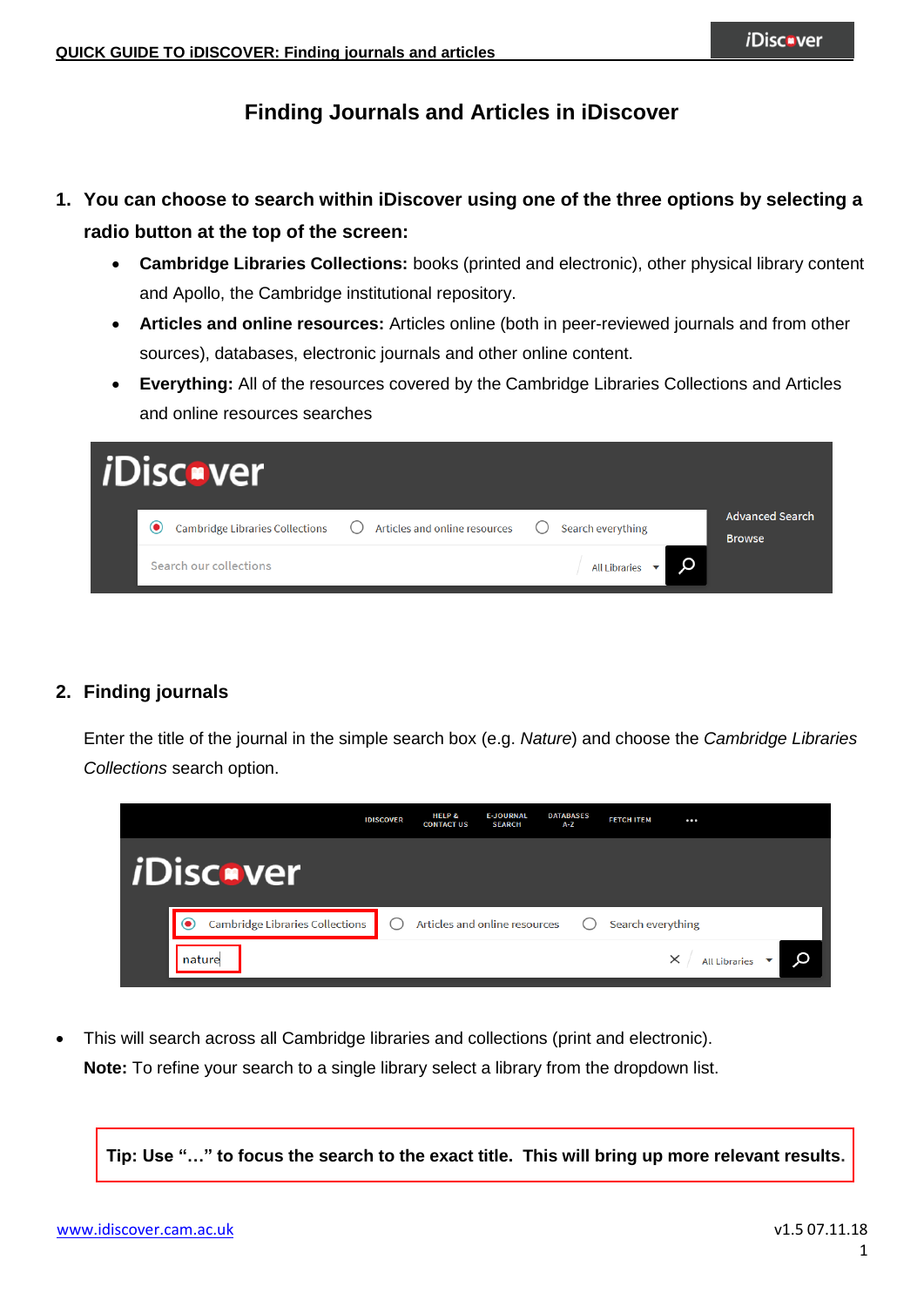You can identify records for journals by the label JOURNAL:

|                                                                                                                                                                                                                                                               | <b>IDISCOVER</b>                                                  | <b>HELP &amp;</b><br><b>CONTACT US</b> | <b>E-JOURNAL</b><br><b>SEARCH</b> | <b>DATABASES</b><br>A-Z | <b>FETCH ITEM</b>                                                         | $\cdots$  |                                    |               |                                                                                                            | ⊙ | Login to iDiscover Menu $\blacktriangledown$ |  |
|---------------------------------------------------------------------------------------------------------------------------------------------------------------------------------------------------------------------------------------------------------------|-------------------------------------------------------------------|----------------------------------------|-----------------------------------|-------------------------|---------------------------------------------------------------------------|-----------|------------------------------------|---------------|------------------------------------------------------------------------------------------------------------|---|----------------------------------------------|--|
| <i><b>iDiscover</b></i>                                                                                                                                                                                                                                       |                                                                   |                                        |                                   |                         |                                                                           |           |                                    |               |                                                                                                            |   |                                              |  |
| <b>Cambridge Libraries Collections</b><br>$\bullet$                                                                                                                                                                                                           |                                                                   | Articles and online resources          |                                   |                         | Search everything                                                         |           |                                    |               | <b>Advanced Search</b><br><b>Browse</b>                                                                    |   |                                              |  |
| nature                                                                                                                                                                                                                                                        |                                                                   |                                        |                                   |                         |                                                                           | $\times$  | All Libraries $\blacktriangledown$ | $\Omega$      |                                                                                                            |   |                                              |  |
|                                                                                                                                                                                                                                                               |                                                                   |                                        |                                   |                         | Sign in to renew or request items $\frac{1}{\sqrt{2}}$ Login to iDiscover | X DISMISS |                                    |               |                                                                                                            |   |                                              |  |
| PAGE 1 64,341 Results                                                                                                                                                                                                                                         |                                                                   |                                        |                                   |                         |                                                                           |           |                                    |               | Refine my results                                                                                          |   |                                              |  |
| <b>JOURNAL</b><br>Nature.<br><b>Nature Publishing Group.</b><br>$\mathcal O$ Online access $\boxtimes$ >                                                                                                                                                      | Print began with v. 1 (Nov. 4, 1869). [London]: Nature Pub. Group |                                        |                                   |                         |                                                                           |           |                                    | ×<br>$\cdots$ | Sort by Relevance<br>Availability $\sim$<br>Available in the Library (45,556)<br>Full Text Online (16,969) |   |                                              |  |
| <b>JOURNAL</b><br>Nature: physical science.<br>no. 1-155; Jan. 4, 1971-Dec. 17/24, 1973. Vols.229-246(1971-73) London, Macmillan Journals Ltd.<br>Available at St John's College Chapel Basement Journals (NAT ) and other locations >                        |                                                                   |                                        |                                   |                         |                                                                           | 99        | $\triangleright$                   |               | Resource Type ^<br><b>Books</b> (58,913)<br><b>Articles</b> (2,244)<br>Journals $(1,355)$                  |   |                                              |  |
| <b>JOURNAL</b><br>Nature: New biology.<br>no. 1-155; Jan. 6, 1971-Dec. 19/26 1973. Vols.229-246(1971-73) London, Macmillan Journals Ltd.<br>$\mathbb{H}$ Available at University Library South Front, Floor 3 (P340:1.b.95) and other locations $\rightarrow$ |                                                                   |                                        |                                   |                         |                                                                           | 99        | $\triangleright$                   | $\cdots$      | <b>Maps</b> (723)<br><b>Other</b> (437)<br><b>Show More</b><br>Date $\wedge$                               |   |                                              |  |

# **3. Locating print journals**

 Click on a journal title to see further details and libraries that have the journal. Print journals will show the location and classmark. You will see '**Check holdings at**' or '**Available at**'.

| 6                  | <b>BOOK</b><br>Nature : an essay ; and, Lectures on the times / by R.W. Emerson.<br>Ralph Waldo Emerson 1803-1882.<br>London: H.G. Clarke, 1844.                                                                                                                                                                                |    |  |  |
|--------------------|---------------------------------------------------------------------------------------------------------------------------------------------------------------------------------------------------------------------------------------------------------------------------------------------------------------------------------|----|--|--|
| $\parallel \equiv$ | $\blacksquare$ Check holdings at University Library Order in Rare Books Room (Not borrowable) (XIX.60.95 ) $>$<br><b>JOURNAL</b><br>Nature.<br>Vol. 1 (Nov. 4, 1869)- [London: Macmillan Journals Ltd.], 1869-2000-: London: Nature Pub. Group<br>$\blacksquare$ Available at Moore Library Journals (Q ) and other locations > | 99 |  |  |

 Click on the '**Check holdings at**' or '**Available at**' link to see which libraries have the journal and further details (**'and other locations'** means there are several locations where this print journal is held. Click this link to see a list of the libraries with this journal edition).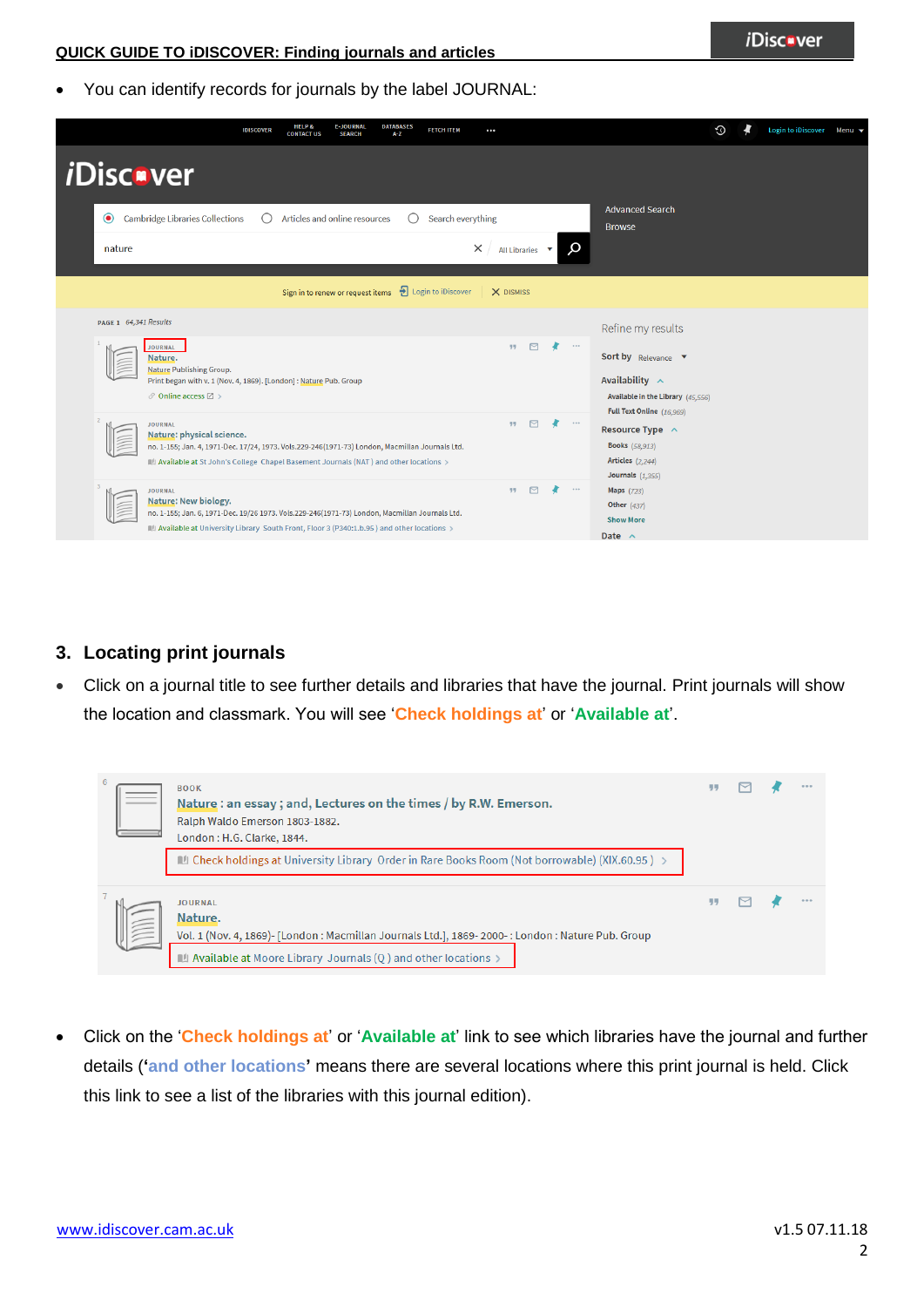• The full list of libraries is then shown.

Click on the library location (e.g. University Library > South Front, Floor 3 > P340:1.b.95 [p/hole: G.153]) listed under the **Request Options** section, to see the most recent issues in a library:

|                                                        | <b>JOURNAL</b><br>Nature.<br>Vol. 1 (Nov. 4, 1869)- [London : Macmillan Journals Ltd.], 1869-2000- : London : Nature Pub. Group<br>IL Available at Moore Library Journals (Q ) and other locations >                         |  |  |  |  |  |  |  |  |  |  |
|--------------------------------------------------------|------------------------------------------------------------------------------------------------------------------------------------------------------------------------------------------------------------------------------|--|--|--|--|--|--|--|--|--|--|
| OP                                                     | Send to                                                                                                                                                                                                                      |  |  |  |  |  |  |  |  |  |  |
| <b>END TO</b><br>ET IT<br><b>ETAILS</b><br><b>INKS</b> | H<br>$\mathcal{O}$<br>罓<br>99<br>ь<br>DIS<br><b>EXPORT BIBTEX</b><br>E-MAIL<br>(ENDNOTE/<br><b>CITATION</b><br><b>PERMALINK</b><br>PRINT<br><b>ZOTERO)</b>                                                                   |  |  |  |  |  |  |  |  |  |  |
|                                                        | Get It                                                                                                                                                                                                                       |  |  |  |  |  |  |  |  |  |  |
|                                                        | Sign-in for more options $\Box$ Login to iDiscover                                                                                                                                                                           |  |  |  |  |  |  |  |  |  |  |
|                                                        | <b>REQUEST OPTIONS:</b>                                                                                                                                                                                                      |  |  |  |  |  |  |  |  |  |  |
|                                                        | Year All<br><b>Volume All</b><br><b>Description All</b><br>$\blacktriangledown$<br>$\overline{\phantom{a}}$                                                                                                                  |  |  |  |  |  |  |  |  |  |  |
|                                                        | Moore Library > Journals > Q<br><b>Holdings:</b><br>Vol. 15, no. 368 (16 Nov. 1876)-v. 473, no. 7347 (19 May 2011)<br>Holdings imperfect.<br>Note:                                                                           |  |  |  |  |  |  |  |  |  |  |
|                                                        | St John's College > Mezzanine Journals > Q 1.N3<br><b>Holdings:</b><br>Vol.469 (2011) - Vol.524 (Aug. 2015)                                                                                                                  |  |  |  |  |  |  |  |  |  |  |
|                                                        | St John's College > Chapel Basement Journals > NAT<br><b>Holdings:</b><br>Vol.217 (1968) - Vol.468 (2010)<br>The following issues are missing: 7379, 7398, 7423, 7430, 7444, 7478, 7487, 7495, 7498, 7521, 7531, 7532, 7533. |  |  |  |  |  |  |  |  |  |  |
|                                                        | University Library > Order in Rare Books Room (Not borrowable) > CP340:1.b.95<br><b>Holdings:</b><br>$v.1(1869)-v.60(1899)$                                                                                                  |  |  |  |  |  |  |  |  |  |  |
|                                                        | University Library > Temporary Store 2. Request via Inter-Library Loan > A0.1.10<br><b>Holdings:</b><br>Vol. 1 (1869)-v. 506, no. 7487 (13 Feb. 2014)                                                                        |  |  |  |  |  |  |  |  |  |  |
|                                                        | University Library > South Front, Floor 3 > P340:1.b.95 [p/hole: G.153]<br><b>Holdings:</b><br>$v.61(1899) -$<br>Parts not received since 2003: v.539:no.7630(2016:Nov.24)                                                   |  |  |  |  |  |  |  |  |  |  |

It contains the *Description* (volume / year) and *Status* (e.g. 'Item in place' / 'On order…')

|                                                                 | <b>JOURNAL</b><br>Nature.<br>Vol. 1 (Nov. 4, 1869)- [London : Macmillan Journals Ltd.], 1869-2000- : London : Nature Pub. Group<br>ILL Available at Moore Library Journals (Q) and other locations > |                       |                                                                                                                               |                                                          |  |  |  |  |  |  |  |
|-----------------------------------------------------------------|------------------------------------------------------------------------------------------------------------------------------------------------------------------------------------------------------|-----------------------|-------------------------------------------------------------------------------------------------------------------------------|----------------------------------------------------------|--|--|--|--|--|--|--|
| <b>TOP</b><br><b>SEND TO</b><br><b>GET IT</b><br><b>DETAILS</b> | Send to                                                                                                                                                                                              |                       | ĥ<br>$\mathcal{O}$<br>99<br><b>RIS</b><br><b>EXPORT BIBTEX</b><br><b>CITATION</b><br>PERMALINK<br>(ENDNOTE/<br><b>ZOTERO)</b> | 罓<br>PRINT<br>E-MAIL                                     |  |  |  |  |  |  |  |
| <b>LINKS</b>                                                    | Get It<br>+ Login to iDiscover<br>Sign-in for more options<br>≺<br><b>REQUEST OPTIONS:</b>                                                                                                           |                       |                                                                                                                               |                                                          |  |  |  |  |  |  |  |
|                                                                 | <b>Volume All</b><br>Year All<br>$\blacktriangledown$<br>$\overline{\phantom{0}}$<br>University Library South Front, Floor 3 P340:1.b.95 [p/hole: G.153]                                             |                       |                                                                                                                               |                                                          |  |  |  |  |  |  |  |
|                                                                 | <b>Show Details</b><br>1-10 of 1387 Records   1 2 3 NEXT LAST<br><b>BARCODE</b>                                                                                                                      | <b>STATUS</b>         |                                                                                                                               |                                                          |  |  |  |  |  |  |  |
|                                                                 | CUL10007764                                                                                                                                                                                          | Issue                 | v.562:no.7727 (2018:Oct. 18)                                                                                                  | Item in place (0 requests)                               |  |  |  |  |  |  |  |
|                                                                 | CUL10006150<br>CUL10004251                                                                                                                                                                           | <b>Issue</b><br>Issue | v.561:no.7724 (2018:Sept.27)<br>v.561:no.7723 (2018:Sept.20)                                                                  | Item in place (0 requests)<br>Item in place (0 requests) |  |  |  |  |  |  |  |
|                                                                 | CUL10000412                                                                                                                                                                                          | <b>Issue</b>          | v.561:no.7722 (2018:Sept.13)                                                                                                  | Item in place (0 requests)                               |  |  |  |  |  |  |  |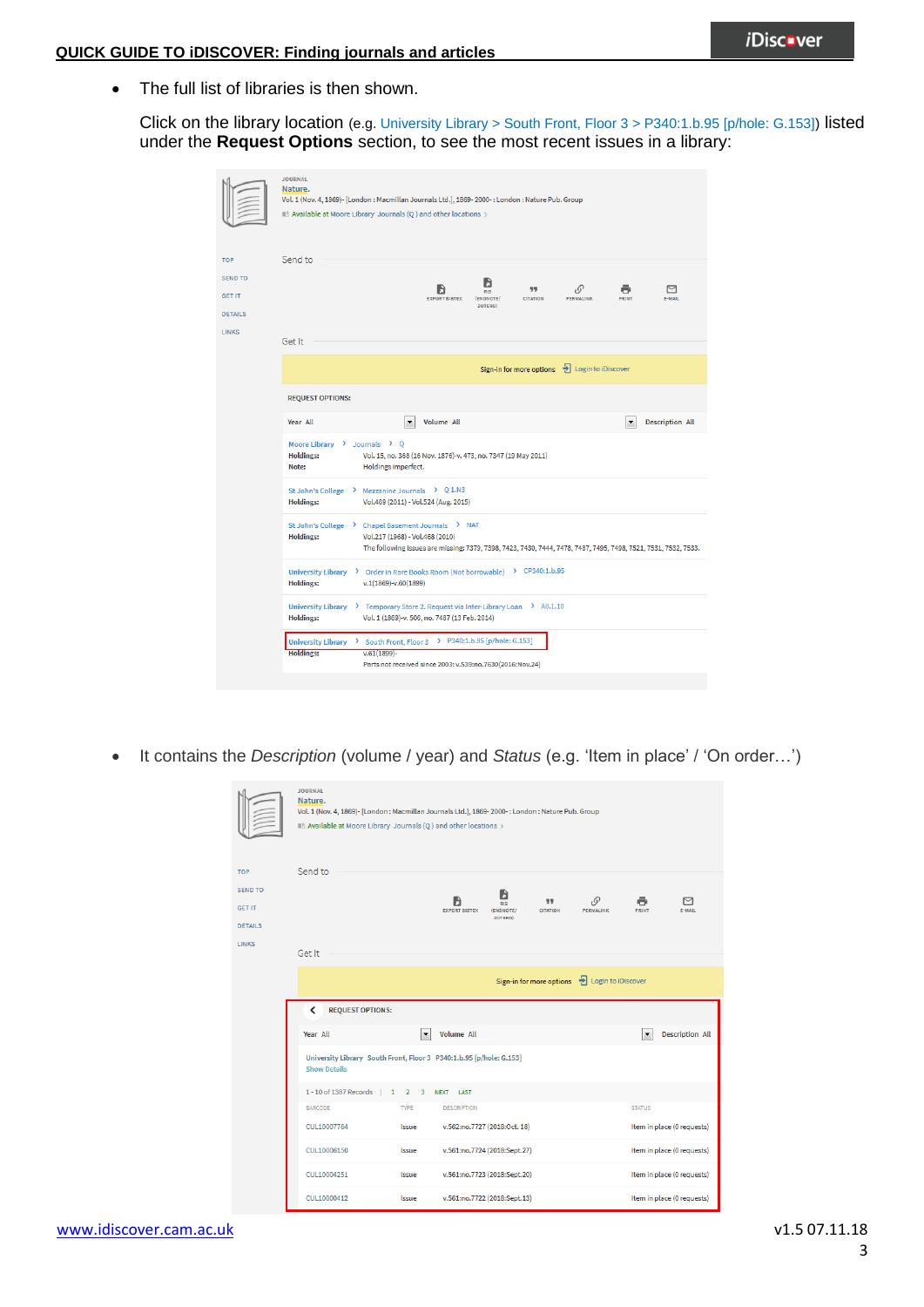### **4. Linking to ejournals**

Open the record to the full view by clicking on the journal title:



Click on one of the links under the heading 'View Online' to link to the ejournals:

|                    | JOURNAL<br>Nature [electronic resource].<br>Nature Publishing Group.<br>Print began with v. 1 (Nov. 4, 1869)., [London] : Nature Pub. Group<br>$\mathcal{S} \rightarrow$                                                                                                     |  |  |  |  |  |  |  |  |  |
|--------------------|------------------------------------------------------------------------------------------------------------------------------------------------------------------------------------------------------------------------------------------------------------------------------|--|--|--|--|--|--|--|--|--|
| <b>TOP</b>         | Send to                                                                                                                                                                                                                                                                      |  |  |  |  |  |  |  |  |  |
| <b>SEND TO</b>     | B<br>G<br>77<br>- 62<br>$\scriptstyle\sim$                                                                                                                                                                                                                                   |  |  |  |  |  |  |  |  |  |
| <b>VIEW ONLINE</b> | <b>RIS</b><br>EXPORT BIBTEX<br>CITATION<br>PERMALINK<br>PRINT<br>E-MAIL<br>(ENDNOTE/ZOTE)                                                                                                                                                                                    |  |  |  |  |  |  |  |  |  |
| <b>DETAILS</b>     |                                                                                                                                                                                                                                                                              |  |  |  |  |  |  |  |  |  |
| <b>LINKS</b>       |                                                                                                                                                                                                                                                                              |  |  |  |  |  |  |  |  |  |
|                    | View Online                                                                                                                                                                                                                                                                  |  |  |  |  |  |  |  |  |  |
| <b>MORE</b>        | Full text available from Nature Journal Archive: 1869 to present [2] ><br>Full text available from ProQuest Natural Science Collection: 04/01/1990 to 1 year ago $Z >$<br>Full text available from Nature Publishing Group: Jisc Collections: 2017: 01/01/2013 to present⊠ > |  |  |  |  |  |  |  |  |  |

(See also: Quick Guide: Advanced searching methods)

**Note:** eJournals that have been received under Electronic Legal Deposit can only be accessed on the dedicated legal deposit terminals located in the University Library and Affiliate Libraries (see [http://www.lib.cam.ac.uk/collections/departments/legal-deposit/access-electronic-legal-deposit\)](http://www.lib.cam.ac.uk/collections/departments/legal-deposit/access-electronic-legal-deposit)

If access to any resources are restricted (e.g. Electronic legal deposit items) this will be shown in the Rights section of the detailed information pages.

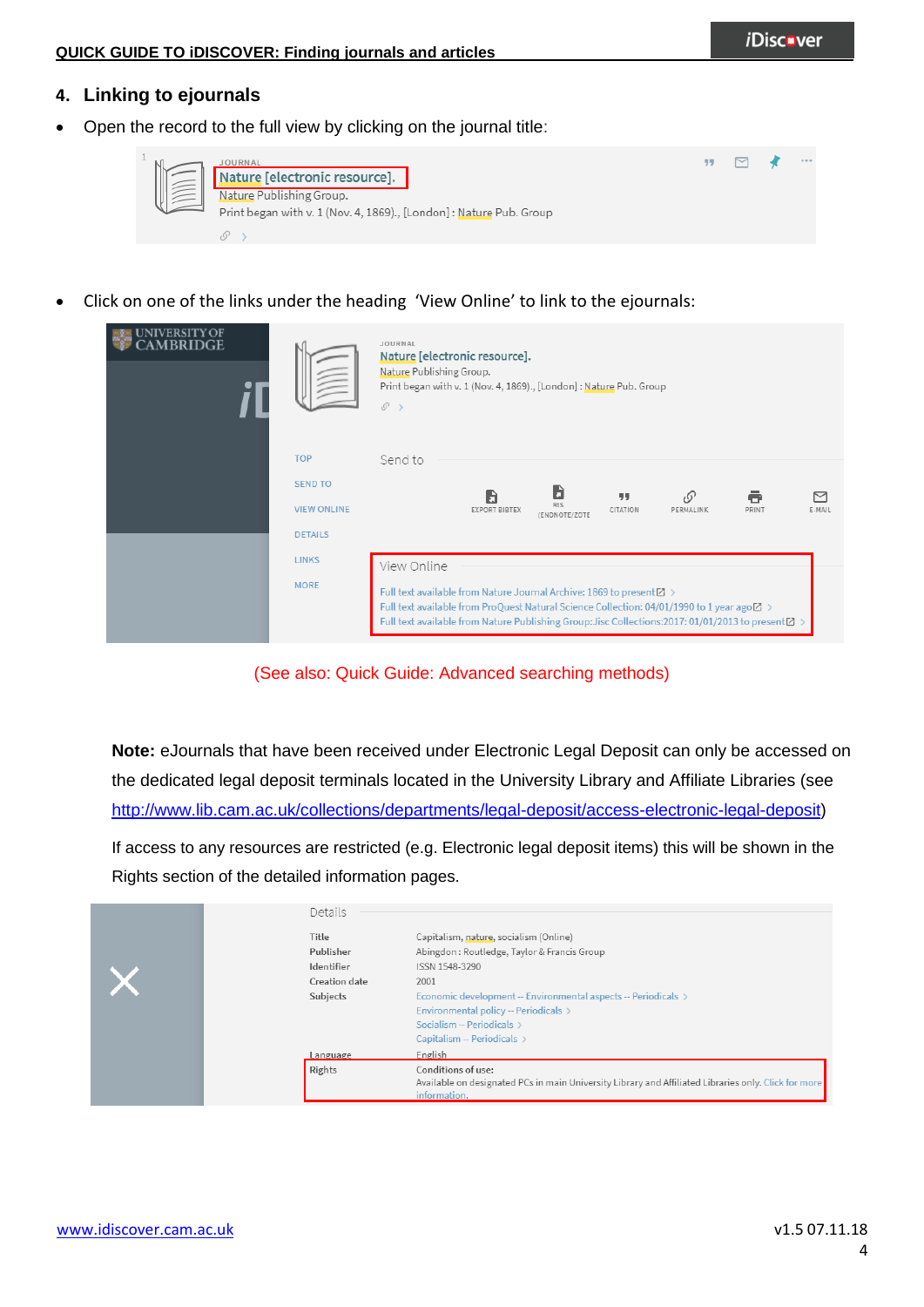#### **4.1 Alternative ways of finding ejournals**

Click on the 'E-JOURNAL SEARCH' link at the top of the iDiscover page:



This brings up an ejournals page where you can search for ejournal titles:

| <i>i</i> Discover                                                                                               |                                |                                                                                                                                                              |                           |  |             |         |  |         |         |                         |              |         |   |              |   |              |          |   |          |
|-----------------------------------------------------------------------------------------------------------------|--------------------------------|--------------------------------------------------------------------------------------------------------------------------------------------------------------|---------------------------|--|-------------|---------|--|---------|---------|-------------------------|--------------|---------|---|--------------|---|--------------|----------|---|----------|
| Journal Search                                                                                                  |                                | <b>Nature</b>                                                                                                                                                |                           |  |             |         |  |         |         |                         |              |         |   |              |   |              |          | × | O        |
| $0-9$<br>$\overline{A}$                                                                                         | $\overline{B}$<br>$\mathsf{C}$ | E<br>$\mathbf{D}$                                                                                                                                            | $\mathsf{G}$<br>$\bullet$ |  | $H = I = J$ | $K$ $L$ |  | $M$ $N$ | $\circ$ | $\mathsf{P}$<br>$\circ$ | $\mathsf{R}$ | S       | U | $\mathsf{v}$ | W | $\mathbf{x}$ | Y        |   | Z OTHERS |
| PAGE 1 136 Results                                                                                              |                                |                                                                                                                                                              |                           |  |             |         |  |         |         |                         |              |         |   |              |   |              |          |   | Refine   |
| 99<br><b>JOURNAL</b><br>Nature.<br>[London]: Nature Pub. Group 1869<br>$\mathcal O$ Online access $\boxtimes$ > |                                |                                                                                                                                                              |                           |  |             |         |  |         |         | $\cdots$                |              | Sort by |   |              |   |              |          |   |          |
| $\overline{2}$                                                                                                  | <b>JOURNAL</b>                 | <b>Nature: National Academic Journal of Architecture</b><br>Indonesia Universitas Islam Negeri Alauddin Makassar<br>$\mathcal O$ Online access $\boxtimes$ > |                           |  |             |         |  |         |         |                         |              |         |   | 55           |   |              | $\cdots$ |   |          |

**Note**: There is also the option of browsing for ejournals using the 0-9, A-Z options.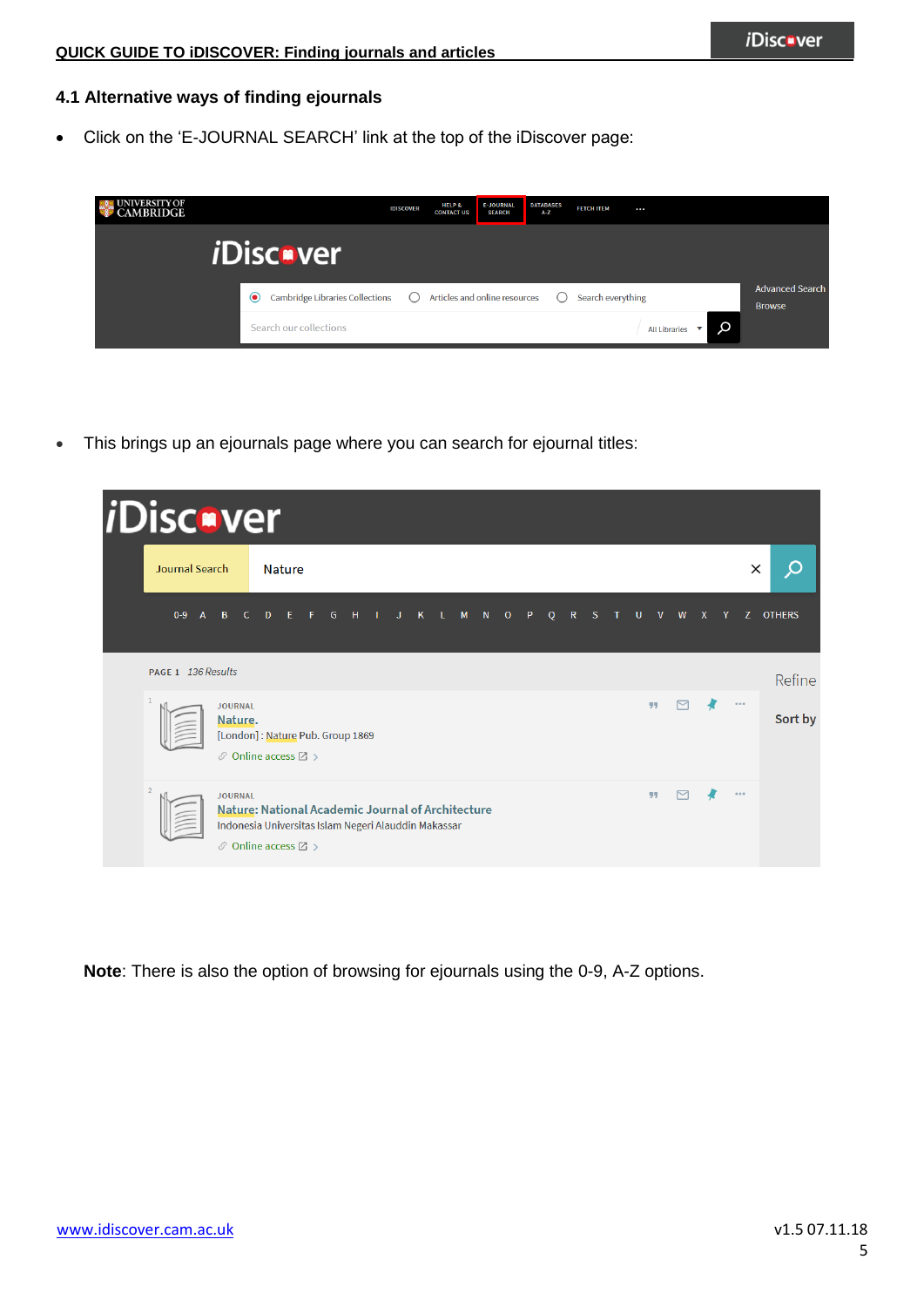Search example: *Bulldozing biodiversity*

## **5. Finding articles**

 Enter the title of the article in the simple search box and choose the *Articles and online resources* search option.

**EXAMPLE UNIVERSITY OF** FETCH ITEM INISCOVER HELP &<br>CONTACT US E-JOURNAL<br>SEARCH DATABASES<br>A-Z  $\dddotsc$ *i*Discver Advanced Search  $\bigcirc$  Cambridge Libraries Collections  $\bigcirc$  Articles and online resources  $\bigcirc$  Search everything **Browse**  $\boldsymbol{\mathsf{Q}}$ **Bulldozing biodiversity**  $\times$ 

This will search across all online article, ejournal, database and ebook collections.

| <i><b>iDiscover</b></i> |                                                                                                                                                                                                                                                                                                                                                                                                                                                                                                                                               |          |                                                                                                                                                                       |  |
|-------------------------|-----------------------------------------------------------------------------------------------------------------------------------------------------------------------------------------------------------------------------------------------------------------------------------------------------------------------------------------------------------------------------------------------------------------------------------------------------------------------------------------------------------------------------------------------|----------|-----------------------------------------------------------------------------------------------------------------------------------------------------------------------|--|
|                         | <b>Cambridge Libraries Collections</b><br>Articles and online resources<br>Search everything<br>$\left( \bullet \right)$                                                                                                                                                                                                                                                                                                                                                                                                                      |          | <b>Advanced Search</b><br><b>Browse</b>                                                                                                                               |  |
|                         | $\times$<br><b>Bulldozing biodiversity</b>                                                                                                                                                                                                                                                                                                                                                                                                                                                                                                    | Q        |                                                                                                                                                                       |  |
|                         | + Login to iDiscover<br>X DISMISS<br>Sign in to renew or request items                                                                                                                                                                                                                                                                                                                                                                                                                                                                        |          |                                                                                                                                                                       |  |
|                         | PAGE 1 390 Results<br>$\triangleright$<br>99                                                                                                                                                                                                                                                                                                                                                                                                                                                                                                  | $-0.01$  | Refine my results                                                                                                                                                     |  |
|                         | ARTICLE / multiple sources exist. see all<br>Bulldozing biodiversity: The economics of offsets and trading-in Nature<br>Spash, Clive L.<br>Biological Conservation, December 2015, Vol.192, pp.541-551<br><sup>66</sup> those bulldozing biodiversity makes it seem inevitable and unstoppable. This brief exposition should make clear that claims about offsets as<br>economically 11<br>PEER REVIEWED<br>$\mathcal{O}$ Full text available $\boxtimes$ >                                                                                   |          | Expand beyond library collections<br>Sort by Relevance<br>Availability $\wedge$<br><b>Open Access</b><br>Peer-reviewed Journals (304)<br>Full Text Online (387)       |  |
|                         | <b>NEWSPAPER ARTICLE</b><br>99<br>NEWS:<br>Biological Conservation; Studies from WU Vienna University of Economics and Business<br>Have Provided New Data on Biological Conservation (Bulldozing biodiversity: The<br>economics of offsets and trading-in Nature)<br>Ecology, Environment & Conservation, Jan 15, 2016, p.1236<br>66 : Bulldozing biodiversity: The economics of offsets and trading-in Nature. Biological Conservation, 2015;192():541-551. Biological<br>Conservation can be yy<br>$\mathcal O$ Full text available $[2]$ > | $\cdots$ | Available in the Library (3)<br>Resource Type $\sim$<br>Articles (325)<br>Newspaper Articles (33)<br>Text Resources (16)<br>Reviews $(8)$<br>Government Documents (8) |  |
|                         | 罓<br>99<br>ARTICLE / multiple sources exist. see all<br><b>End the carnage</b><br>Anonymous<br>New Scientist, 2010, Vol.208(2782), pp.5-5<br>66 Platform on Biodiversity and Ecosystem Services, will call this extraordinary loss of biodiversity the "sixth the biodiversity equivalent of<br>the uu<br>$\mathcal{O}$ Full text available $\boxtimes$ >                                                                                                                                                                                     | $\cdots$ | Date $\land$<br>To<br>From<br>$\div$ 2018<br>1990<br>Subject $\wedge$<br>Ecology (108)                                                                                |  |

#### **Note:**

If you want to find a print article, search for the journal title and choose the *Cambridge Libraries Collectio*ns search option.

Performing a search, by selecting the *Articles and online resource*s search option will only provide electronic article results.

**Tip: Use "…" to focus the search to the exact title. This will bring up more relevant results.**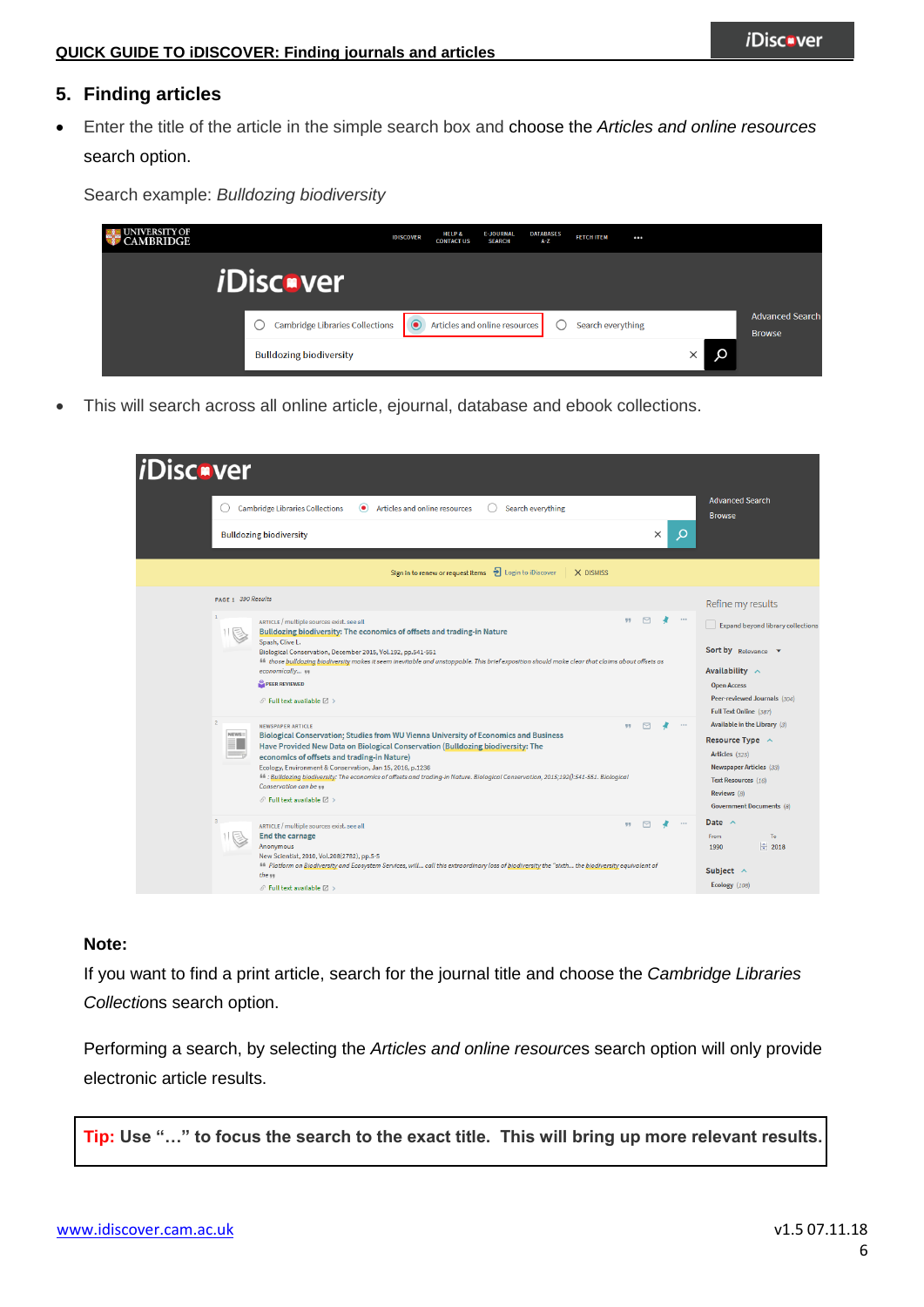Article records will show the word 'ARTICLE' in the results list:



**Note**: 'multiple sources exist' means that the same article can be accessed from a number of different sources. You can click through to the detailed information page to see the different possible sources available.

## **6. Refining your results for journals and articles**

Use the filters in the 'Refine my results' section to the right of the results screen: